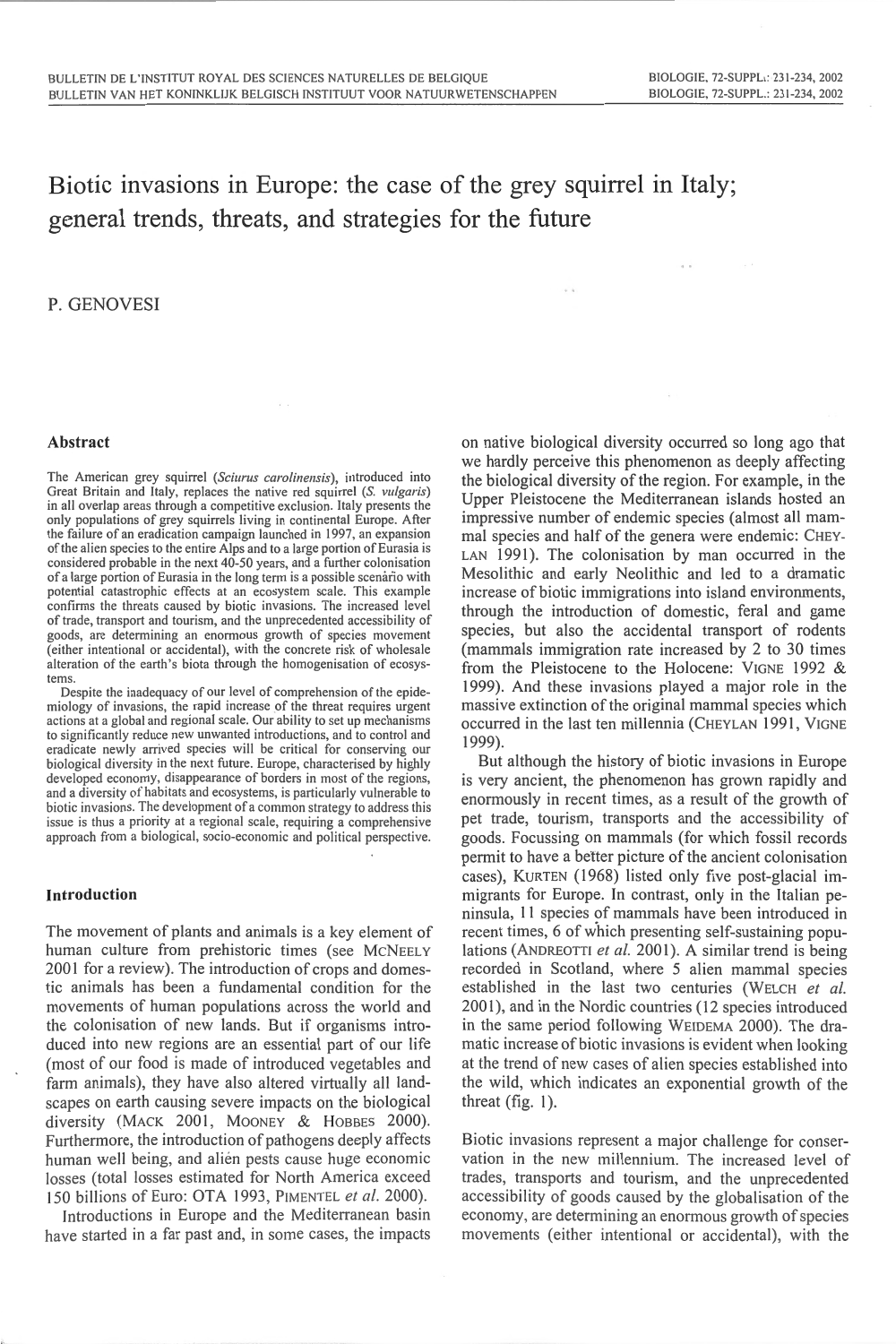

Fig.  $1 -$  Naturalised and acclimatised alien species of mammals and birds in Italy. Total number and trend of increase (data from ANDREOTTI et al. 2001).

concrete risk of wholesale alteration of the earth's biota through the homogenisation of ecosystems. In the present paper, on the basis of the grey squirrel case in Italy, I will discuss some cmcial steps that we need to pursue in the European region to address the issue in the next future.

### The case of the grey squirrel invasion in Italy

An emblematic case of the threats posed by invasive alien species in Europe is the invasion of the grey squirrel in Italy (fig. 2).

The American grey squirrel *(Sciurus carolinensis),* introduced into Great Britain and Italy for ornamental purposes, replaces the native red squirrel (S. *vulgaris*) in all overlap areas through competitive exclusion (GURNELL & PEPPER 1993, WAUTERS *et al.* 1997). The grey squirrel also damages trees through bark-stripping activity that can facilitate the penetration of insects and fungi and degrade timber quality, especially for hardwood (KENWARD 1983 & 1989, ROWE & GILL 1985, DAGNALL *eta/.* 1998).

Italy presents three grey squirrel populations, the largest being in Piedmont (range in winter 1999-2000 =  $880 \text{ km}^2$ ; GENOVESI & BERTOLINO 2001a). In recent years, the .Piedmont grey squinel populations expanded rapidly, has now reached the Alps (GENOVESI & BERTOLINO 2001a) and is predicted to colonise all the Alps arriving to France in 30-50 years (LURZ *et al.* 2001).

In respect to the specific provisions of the Bern Convention and of the Convention on Biological Diversity on the control of alien species, Italy has the obligation to carry on, if feasible, the eradication of alien species threatening biological diversity. In this respect, in 1996 the Jtalian National Wildlife Institute (the Italian Government agency for wildlife conservation) launched an eradication campaign of the grey squirrel.

The campaign was supported by the main national non governmental organisations (WWF, etc.) and the removal methods (live trapping, anaesthesia and subsequent euthanasia) were decided after a consultation of the animal right groups (GENOVESI & BERTOLINO 2001b). The preliminary results of the campaign, that included an experimental removal of an isolated population in order to test the efficiency of the removal techniques, were very positive (> 50 % of the estimated total population removed within the first 2 weeks of trapping). Nevertheless, the program was strongly opposed by some radical right groups which took the coordinator of the project and the director of the National Wildlife Institute to court in June 1997 (one month after the start of the campaign). The judiciary case ended in 2001, with the acquittal of the two officers. However, the three years suspension of the campaign determined an expansion of the population to a level that at present makes the eradication of the grey squirrel an impracticable option (GENOVESI & BERTOLINO 2001a). Nevertheless, the national guidelines (produced by the National Wildlife Institute for the Italian Ministry of Environment) clearly showed that a strong commitment at the highest state levels (providing an extraordinary legal instrument and substantial resources) would still allow the eradication (GENOVESI & BERTOLINO 2001a). Otherwise, in the medium to long term, grey squirrels are likely to expand through Eurasia, threatening the survival of the native red squirrel in most of its range and altering the entire forest ecosystems of the region. The ultimate outcome could be an ecological catastrophe at a continental scale.

## Lessons learned

The grey squirrel story shows how the scarce public awareness on the issue severely affects our ability to



Fig. 2 - Grey squirrel expansion in the 1970-1999 period. Distribution in 1970, 1990 and 1997 based on data published in <sup>W</sup> AUTERS *et a/.* 1997 (modified). Distribution in 1999 defined on the basis of hair-tube data.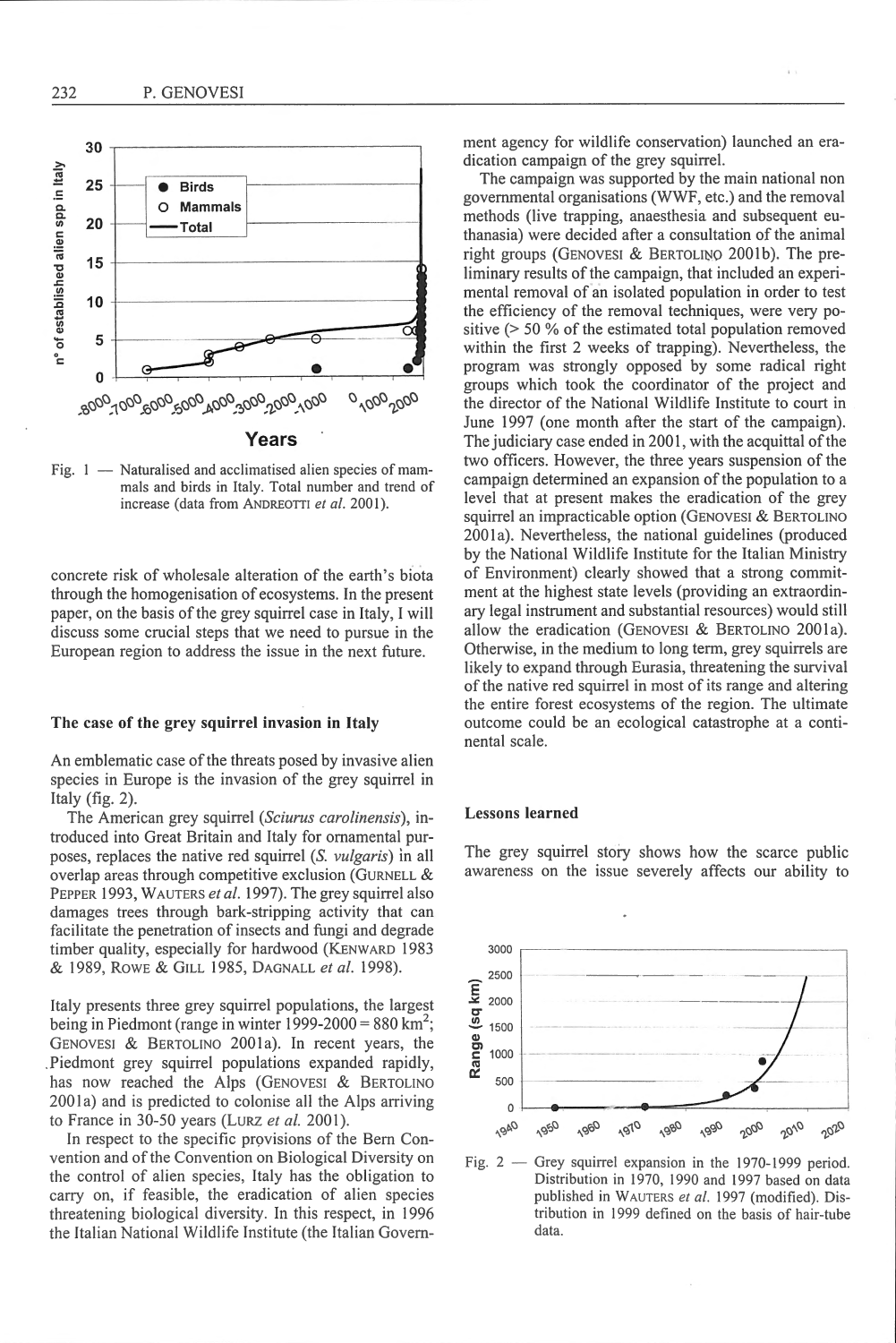mitigate the threats posed by biotic invasions. The long history of introductions in Europe partly accounts for this limited perception, that is shared by the general public, the decision makers, but also by a part of the academic world (see for example MEINESZ 1999 on the *Caulerpa taxifolia* invasion). This is evident if, for example, we compare the European picture with areas more recently affected by this threat. fn New Zealand, for example, where almost all introductions occurred after the discovery of the island by Europeans ( 1769), the effects caused by the invasions are particularly visible and the public support to the actions carried out to prevent and control aliens is very strong (VEITCH & CLOUT 2001). As a result, New Zealand approved a biosecurity policy (WARREN 2001) that is probably the most efficient prevention and mitigation system so far adopted internationally.

Despite the limited awareness on the issue, Europe, characterised by a highly developed economy, disappearance of borders in most of the regions, and a diversity of habitats and ecosystems, is particularly vulnerable to new biotic invasions, as confirmed by the data of the surveys recently realised in several European countries (AN-DREOTTI *et a/.* 200 I, WELCH *et a/.* 200 I, WEIDEMA 2000).

However, apart from the limited awareness, the failure of the eradication of the grey squirrel from Italy also originated from a combination of inadequate legal framework (SHINE *et al.* 2000), lack of means to circulate information on the effects of aliens and on the means to control them, and lack of specific financial and management tools to address the issue.

The rapid increase of the threats posed by invasive aliens requires urgent actions at a global and regional scale. In synthesis, the keywords for dealing with biotic invasions are awareness, prevention and control. Our ability to set up mechanisms to significantly reduce new unwanted introductions, and to control and eradicate newly arrived species (GENOVESI 2000) will be critical for conserving our biological diversity in the next future.

Europe urgently needs to develop a comprehensive strategy on invasive alien species, dealing with the very different aspects of the issue, supported by adequate financial instruments, technical advice, capacity building, and sharing of information.

#### A strategy **for the future**

Invasive alien species are a cross-cutting issue, and to · face the threats related to this growing phenomenon it is fundamental to develop a comprehensive strategy, based on the establishment of a framework of biosecurity policies, actions and clear allocation of roles and responsibilities.

This is a very complex task, touching very different aspects (international trade regulations, control during transport, border controls and quarantine, detection of new propagules, public perception of control methods, etc.). It is thus critical to obtain the co-ordination, commitment and co-operation of several different sectors of

the society, including ministries with different responsibilities, the academic world, different technical bodies, etc.

Several organisations and fora (IUCN-GISP, Bern Convention, Convention on Biological Diversity, etc.) have, in the last decade, tried to identify the key elements that need to be included in a strategy on invasive alien species. In particular at the European level, the regional section of the IUCN Invasive Species Specialist Group and the Bern Convention have produced a document that was presented at last SBSTTA (GENOVESI et al. 2001), aimed at stimulating a discussion at the European level on the issue. Following, the main elements of this draft strategy are reported.

Aim of a European strategy on alien invasive species is to prevent (or minimise) biological diversity loss caused by invasive alien species in Europe. This requires a greater awareness of the public and decision-makers; the prevention of unwanted introductions; where prevention fails, the eradication (when feasible and desirable) or containment and effective control of alien species; the restoration of native biological diversity.

Given our limited ability to predict which species will become invasive, prevention should be based on the precautionary principle. All unauthorised introductions should be prohibited. Authorisation should be based on a risk assessment, but when no clear responses can be obtained, alien species should be considered "guilty until proven innocent". In order to prevent new invasions, efforts should be concentrated at the place of origin (preventing the expoti of potentially invasive species) and on the major pathways. Border control is potentially the most effective way, at the international level, to prevent intentional and unintentional introductions. To provide an effective filter to new introductions, it is crucial to develop a "pied list" system, containing a "black list" (species . whose importation is prohibited) and a "white list" (species classified beneficial or low risk). Any other species must be subject to a risk assessment prior to introduction. The burden of proof that a proposed introduction is unlikely to cause harm to ecosystems, habitats or species, should be with the proposer of the introduction.

Prevention can reduce new introductions, but cannot halt them. When an alien species has been detected, i.e. when prevention has not been successful, precaution dictates that an eradication programme should always be considered first. Eradication is the most coherent solution in terms of biodiversity conservation and can be more effective, cost effective and ethical than other management alternatives such as control, containment and do-nothing approaches. Rapid action is often crucial to effectively mitigate the effects of new introductions. This means that it is important to set up early detection mechanisms, a simple authorisation process, a clear line of authority and contingency funding. Early detection is a prerequisite for effective management of invasive alien species. It requires the circulation of information about alien species and the methods to monitor their presence.